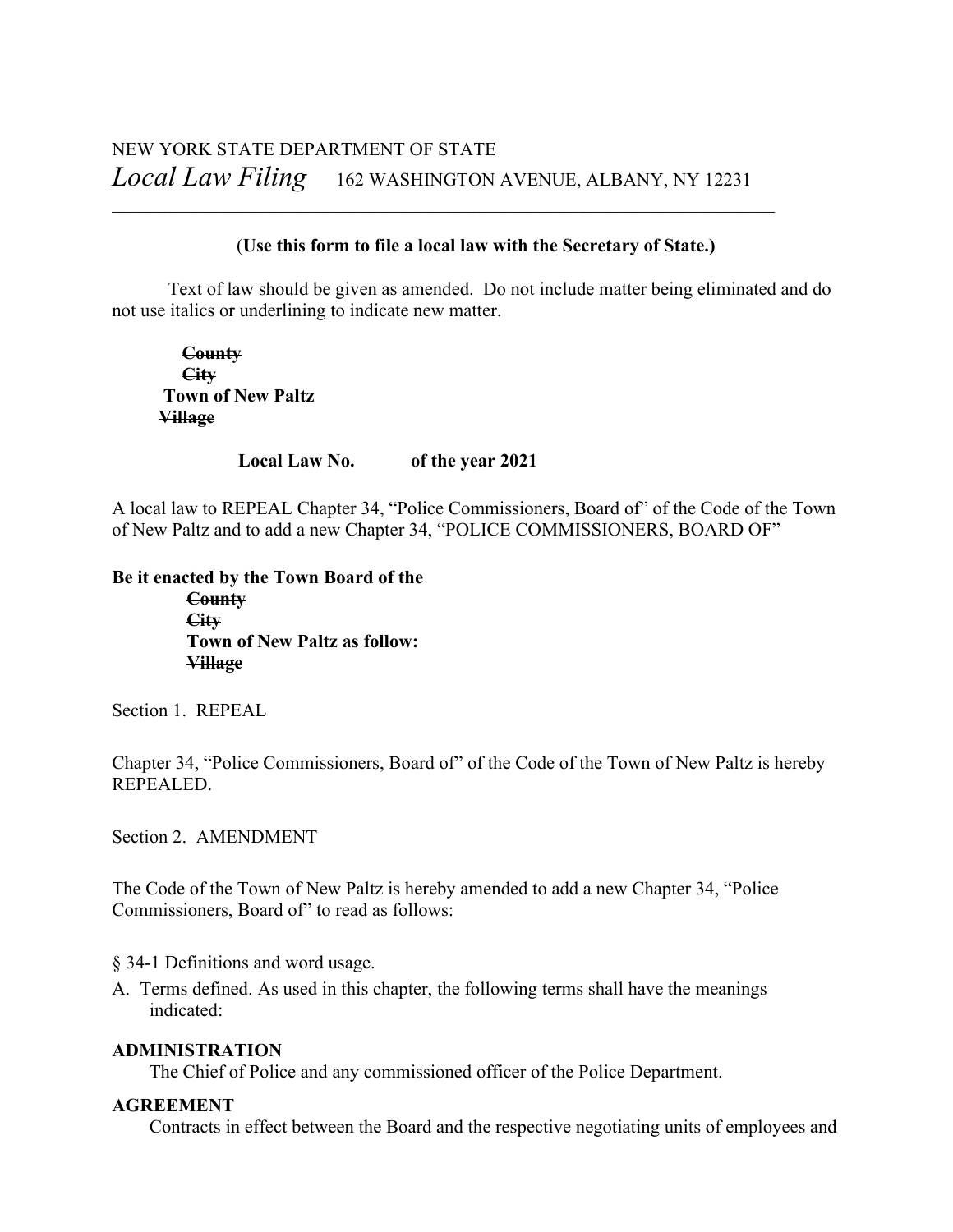agreements in effect with the Commission and/or with the Town of New Paltz and members of the Administration.

#### **ASSOCIATION**

The New Paltz Police Association.

## **BOARD or TOWN BOARD**

The Town Board of the Town of New Paltz.

## **COMMISSION**

The Police Commission of the Town of New Paltz consisting of five members appointed by the Town Board (or, in the event that the Police Commission is abolished, the Town Board of the Town of New Paltz).

#### **COMMISSIONED OFFICERS**

Any police officer above the rank of sergeant.

### **DEPARTMENT**

The Town of New Paltz Police Department.

### **EMPLOYEES**

All police officers and sergeants, and dispatch personnel, except the Chief of Police and commissioned officers of the Police Department.

B. Word usage. He; him, his. Whenever the pronouns "he," "him" or "his" appear, they are used for the convenience of written expression and shall represent a person of either sex unless, by additional statements, a person of a particular sex is clearly specified.

## § 34-2 **Rights and duties.**

A. Except as may be provided by the laws of the State of New York and subject to the limitations contained in this local law, the Commission shall:

- (1) Receive all applications and participate in all interviews for the position of commissioned officers and all other employees after consultation with the Police Chief. The Commission shall approve and forward the Chief's recommendations to the Town Board for approval. The hiring of commissioned officers and all other employees, including the starting and all subsequent determinations regarding salaries for such positions is reserved to and shall be determined by the Town Board;
- (2) The Chief of Police shall keep a complete service record of each member of the Department in accordance with applicable civil service rules;
- (3) Upon recommendation of the Chief of Police, adopt rules, orders and regulations for the government, discipline, administration and disposition of the Department and of the members thereof;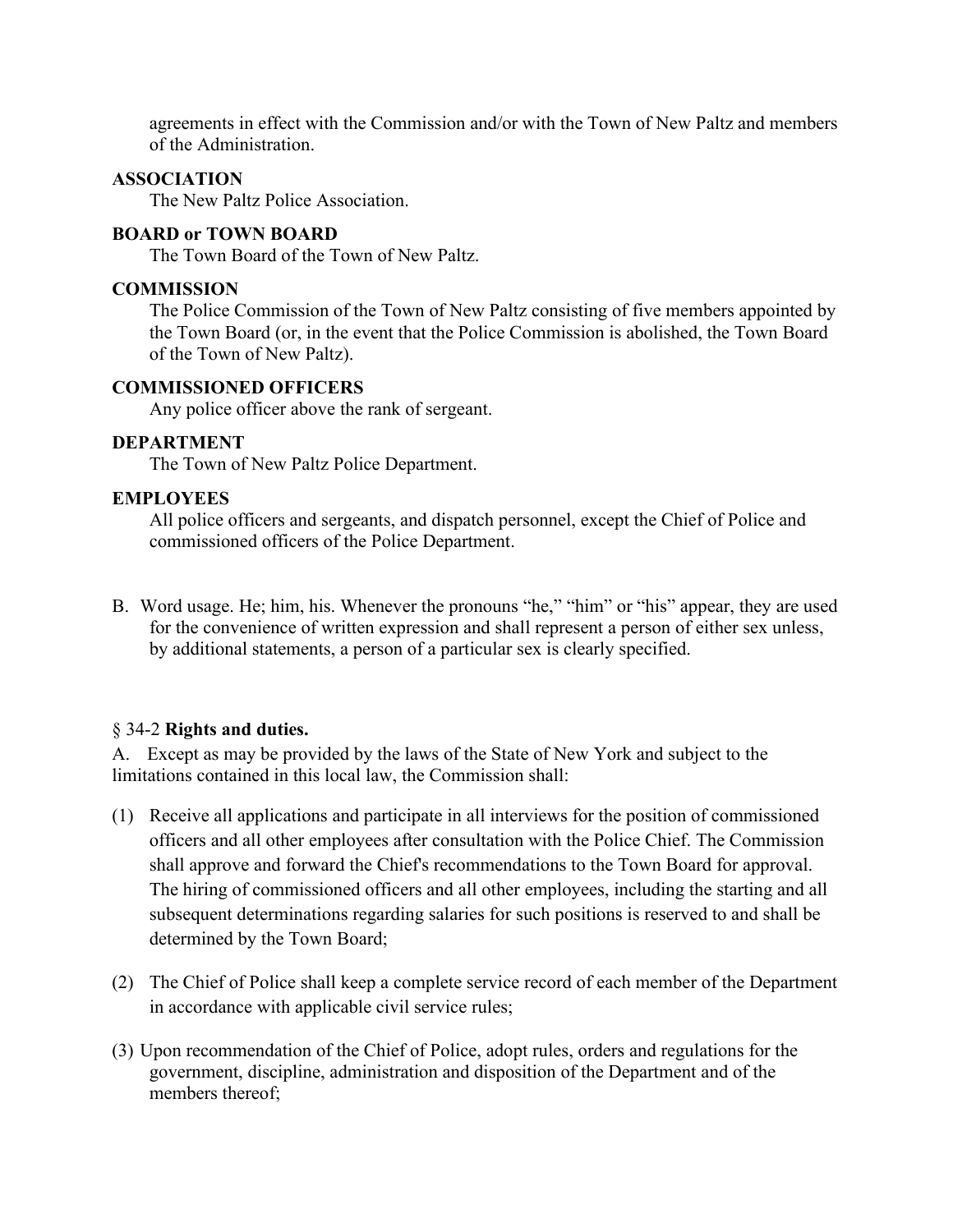- (4) Conduct not less frequently than semi-annually performance evaluations of the Chief, developing with him plans to address any deficiency in job performance and monitoring progress towards improvement and maintaining and reviewing the Chief's personnel file. Within five (5) days next following completion, copies of the Commission's reviews shall be filed with the Town Board and with the town's Personnel Committee;
- (5) Consistent with the laws of the State of New York and with the terms of any collective bargaining agreement or amendment thereof, adopt rules and regulations for the examination, hearing, investigation and determination of complaints and disciplinary charges made against any member of the Department;
- (6) Have access to all records of the Department during normal business hours;
- (7) Appoint a Commission member to participate in with the Town Board's negotiating team for contracts involving commissioned officers and the PBA. The Chief will be a member of the negotiating team for all contracts;
- (8) Fulfill the commission's responsibilities under such collective bargaining agreements, including but not limited to the following:
- (a) At the direction of the Town Board, the Commission may participate in the review of grievances after they have been presented to the Chief of Police for his informal review and initial determination. The Commission shall never meet with employees or the union on matters which have not been initially presented to the Chief for his initial consideration;
- (b) The Commission shall give prompt written notification to the Chief of Police whenever it receives civilian complaints regarding other members of the Department or when information or accusations are made by any person that an employee or commissioned officer (not including the Chief) has violated any rule, regulation or order of the Department;
- (c) The Commission shall likewise receive copies of any complaints against the Department received by the Chief;
- (d) The Commission shall monitor the disposition of complaints and/or accusations and shall receive complete written reports on the matter including the Chief's final adjudication, if any. When the Commission receives a report from the Chief that does not contain a final adjudication, the Commission may dispose of the matter in a manner consistent with the terms of the agreement or any other statutes or regulations that may apply. In such event, the Chief and the accused will be informed, in writing, of the Commission's determination on the matter.
- B. The duties and responsibilities of the Police Commission shall not conflict with the duties and responsibilities of the Chief of Police, as set forth in the appropriate civil service job classification, who shall be responsible for the day-to-day operation of the Police Department.
- C. The Chief shall prepare and submit monthly and special reports to the Commission and the Town Board through its liaison.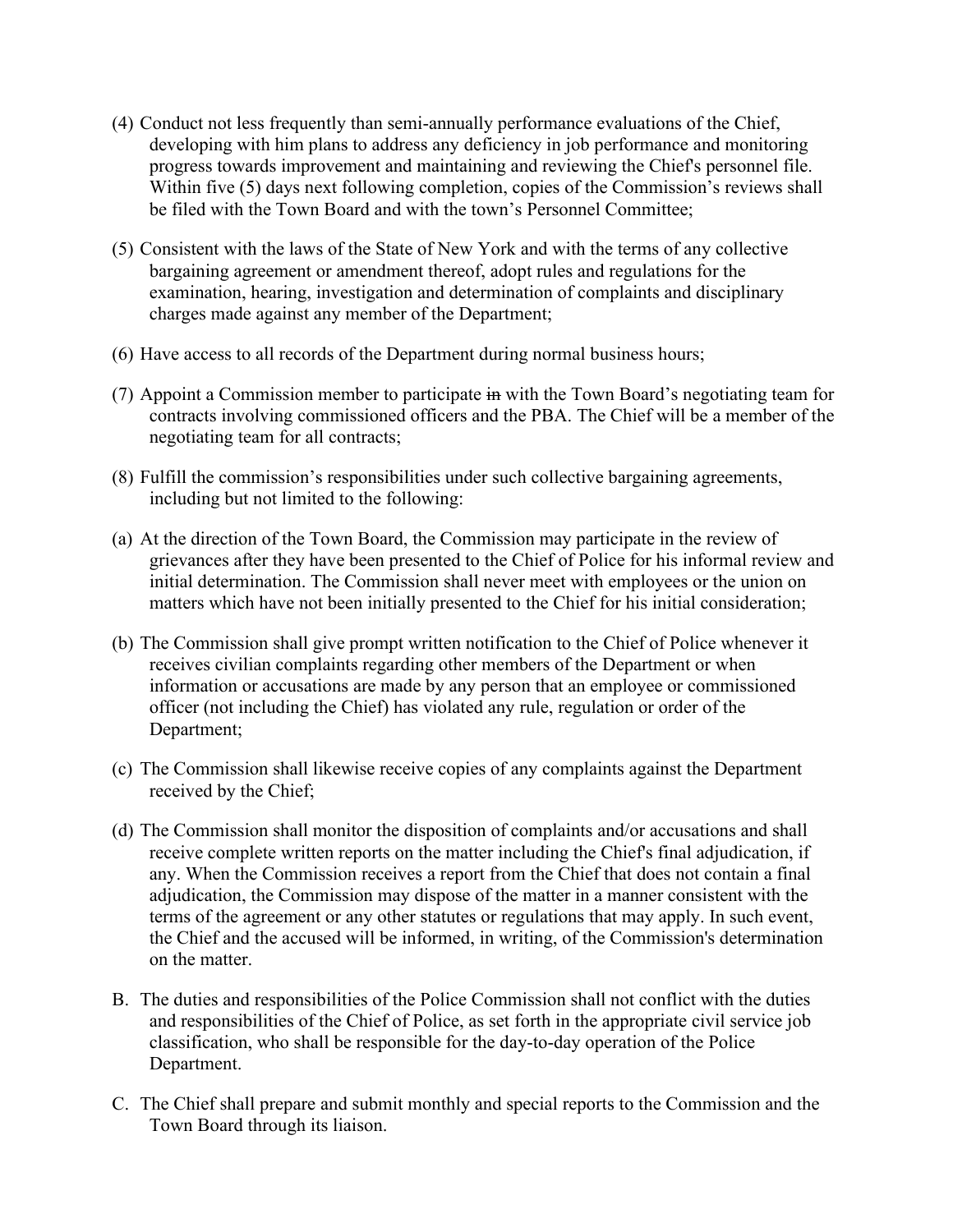- D. Subject to budgetary restrictions imposed with respect to the Department, the Chief will review with the Commission and furnish to the Town Board appropriate and detailed specifications for purchases. Competitive bidding requirements, the advertisement, acceptance and the letting of contracts shall be the responsibility of the Town Board.
- E. Upon recommendation made in each case to the Town Board by the Commission, the authority to hire and the authority to undertake the commencement and/or the continued prosecution of any disciplinary proceeding or other action to terminate employment of commissioned officers and all other employees is reserved to the Town Board.

# § 34-3 **Operations.**

- A. Of the members of the Police Commission first appointed following adoption of this chapter, one shall serve through December 31, 2021, the successor for which shall thereafter be appointed to serve for three years; one shall serve through December 31, 2022, the successor for which shall thereafter be appointed to serve for three years; one shall serve through December 31, 2023, the successor for which shall be appointed to serve for three years; two shall serve through December 31, 2024, the successors for which shall be appointed to serve for one year each. If a vacancy in appointment shall occur, it shall be filled by the Town Board by appointment for the unexpired period of service.
- B. The Commissioners shall file an oath of office with the Town Clerk upon commencement of their duties and shall be governed by applicable state and local laws, rules and regulations with respect to conduct and ethics and shall be deemed employees of the Town for the purpose of bonding, filing oaths of office, resignations and public officers' liability insurance.
- C. All members of the Commission shall be appointed by a majority vote of the Board and shall at the time of their appointments and throughout their terms of service be electors of the Town of New Paltz and shall serve without compensation and at the pleasure of the Board.
- D. The Commission, by majority vote of its members, shall designate one of its members to serve as Chairperson for one year. In the event that the Commission shall be unable to or shall fail to designate such Chairperson, the Town Board, by majority vote of its members, shall designate one of the members of the Commission to serve as Chairperson. Notwithstanding the manner in which a Chairperson has been designated, any such designation, at any time with or without cause, may be rescinded by resolution of the Town Board.
- E. Monthly meetings shall be called consistent with the provision of Article 7 of the Public Officers Law (Open Meetings Law), and all member of the Commission shall be given prior, written notice of the time and place of all Commission meetings, except in emergency circumstances when personal and/or telephone notice shall be deemed to be sufficient. Special meetings may be called by the Chairperson of the Commission or by any three Commission members.
- F. The Commission shall hold regular meetings which shall be publicly announced and open to the public pursuant to the Open Meetings Law of the State of New York (Public Officers Law, Article 7). In addition, minutes of open meetings (and executive sessions at which a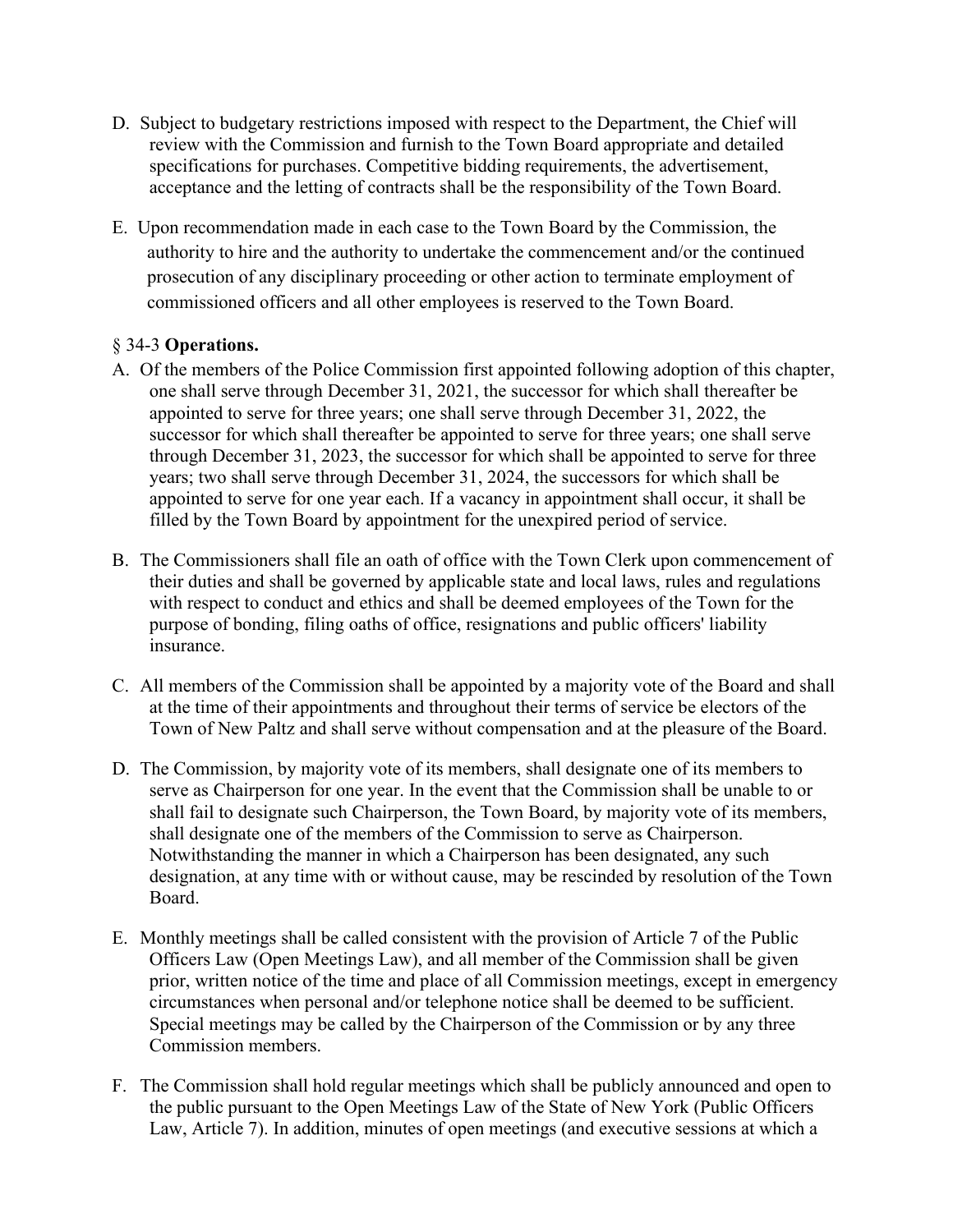final determination of action was made) shall be compiled pursuant to the Open Meetings Law and made available to the Records Access Officer of the Town of New Paltz (the Town Clerk).

- G. All decisions and actions of the Commission shall be formally voted upon, with a majority vote of the entire Commission needed to pass any motion, proposal or resolution. Pursuant to the Freedom of Information Law, a voting record shall be compiled that identifies how individual members voted in every instance.
- H. The Commission shall compile and keep current a reasonably detailed list by subject matter of all records in its possession. Records compiled or acquired by the Commission in the course of and in the furtherance of its official function shall be accessible to the public under the Freedom of Information Law (Public Officers Law, Article 6), except: (i) to the extent that such records or portions thereof fall within one or more grounds for exemption appearing in §87(2)(a) through (q) of that Law or any other applicable state or federal law; and (ii) such records or portions thereof which constitute unsubstantiated and unfounded complaints against an officer or employee. Access to the Commission's records or portions of records, available to the public as provided herein, shall be in accordance with the procedures set forth at Chapter 109 of the Code of the Town of New Paltz, entitled "Records, Public Access to."
- I. The above notwithstanding, the Commission may, at its discretion, make information available to the Board or to any district attorney or his assistants, the attorney for the Town or his deputies or assistants, or a grand jury, which require such records in furtherance of their official functions subject to the following:

(1) Such disclosure shall not constitute a disclosure under Article 6 of the Public Officers Law; and

(2) Under circumstances where such confidential information is made available to the Board, the Board shall be bound against any other, further or different disclosure of such information where such disclosure would be contrary to or would violate any of the provisions of Article 6 of the Public Officers Law or of any other state or federal statute, rule or regulation.

J. The Board, upon recommendation by the Commission, may hire clerical, administrative employees and consultants as may be necessary to the Commission to conduct its work.

# § 34-4 **Indemnification.**

- A. The Board shall assume all risks incident to the operation of the Department and will indemnify the Commission against all claims and/or actions arising from any accident, injury or damage whatsoever to any person or property arising in the conduct of the lawful discharge of the Commission's duties and against all expenses and liabilities incurred in connection with such claims or actions brought thereon.
- B. If the Commission receives a demand, notice of claim, summons or other notice or process relating to its conduct, it shall give a copy of such document to the Town Clerk and to the Board within 48 hours after it has been received.